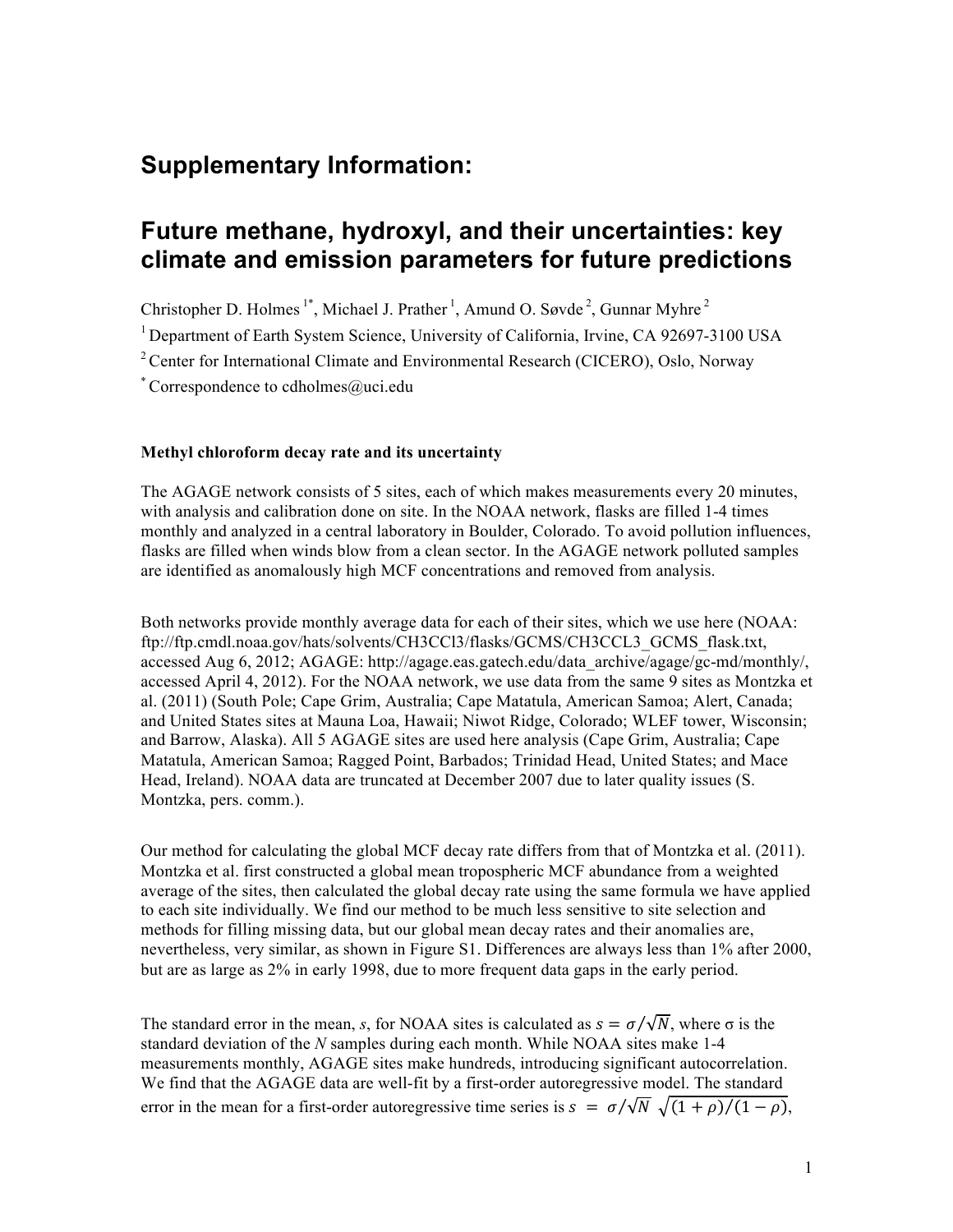where  $\rho$  is the first-order auto regressive coefficient, which varies seasonally and between years (see e.g. Wilks 2006, Section 8.3.5). Adopting  $\rho = 0.75$ , the highest value for any 1-month period at any AGAGE site since 2000, provides an upper limit on the standard error in the monthly means. The monthly mean MCF concentrations measured at collocated NOAA and AGAGE stations frequently differ by more than their standard errors (Figure S2).

#### **Future tropospheric temperature and water vapor**

The parametric model for  $\tau_{\text{CH4}\times\text{OH}}$  requires global-mean atmospheric temperature and water vapor as inputs. These input data must be consistent with other scenario emission data, which are taken from RCP 8.5 in this work. Since surface temperature data are easily available from CMIP5 models, we derive future atmospheric temperature and water vapor from surface temperature in CMIP5 models, using historical correlations between these climate variables.

Figure S3 shows strong correlations between historical (1979-2010) surface temperature and tropospheric temperatures. These correlations are robust against different meteorological analysis products ( $R^2$ =0.6 to 0.8). Using MERRA data (Bosilovich et al., 2011) since 1979, the slope of atmosphere vs. surface temperatures is  $0.94 \pm 0.1$ . ECMWF data (cycle 36r1, (Prather et al., 2012)) since 1997 yield a statistically indistinguishable value from MERRA data over the same period.

Water vapor mixing ratio can be calculated from atmospheric and surface temperatures using standard vapor pressure formulas (e.g. Eq. 2.61 Jacobson, 2005), assuming constant relative humidity. Figure S4 shows that the calculated water vapor is highly correlated with reanalysis water vapor ( $R^2 = 0.65$ -0.85) with a slope of 1.5  $\pm$  0.1 when the calculations are based on surface temperature. The slope deviates from 1:1 because both temperature and water vapor are averaged globally, while vapor pressure formulas strictly apply only to homogeneous regions.

An ensemble of 35 CMIP5 models provide global surface temperature predictions for RCP 8.5 climate (Climate Explorer, http://climexp.knmi.nl/, accessed December 18, 2012). We calculate future atmospheric temperature,  $T_i(t)$  in each model *i* to be  $T_i(t) = T_0 + a_1 * [T_{Si}(t) - T_{Si}(t_0)],$ 

Where  $T_{\text{Si}}(t)$  is the model's global mean surface temperature,  $t_0 = 2010$ ,  $T_0 = 251.9$  K (ECMWF 2000-2009 mean), and  $a_1 = N(0.94, 0.1)$  is a normally distributed random number that accounts for uncertainty in the historical fit between atmospheric and surface temperatures. Future water vapor mixing ratio,  $q_i(t)$ , in the same model is

 $q_i(t) = q_0 * \{1 + a_2 * [p(T_i(t)) - p(T_i(t_0))] / p(T_i(t_0))\},$ 

where  $p(T)$  is the saturation vapor pressure at temperature *T*,  $q_0 = 2.45$  g kg<sup>-1</sup> (ECMWF 2000-2009 mean), and  $a_2 = N(1.5, 0.1)$  accounts for uncertainty in the historical fit between water vapor and its temperature-derived estimate. Through  $10^5$  monte carlo realizations of  $a_1$  and  $a_2$  we estimate uncertainty in atmospheric future temperature and water vapor in RCP 8.5.

Figure S5 shows the air temperature and water vapor changes inferred from the surface temperature data. Surface and air temperatures increase  $3.8 \pm 0.8$  K and  $3.6 \pm 0.9$  K, respectively, by 2100 in RCP 8.5. Meanwhile, water vapor increases  $43 \pm 9.5$  % over the same period.

### **References**

Bosilovich, M. G., Robertson, F. R. and Chen, J.: Global Energy and Water Budgets in MERRA,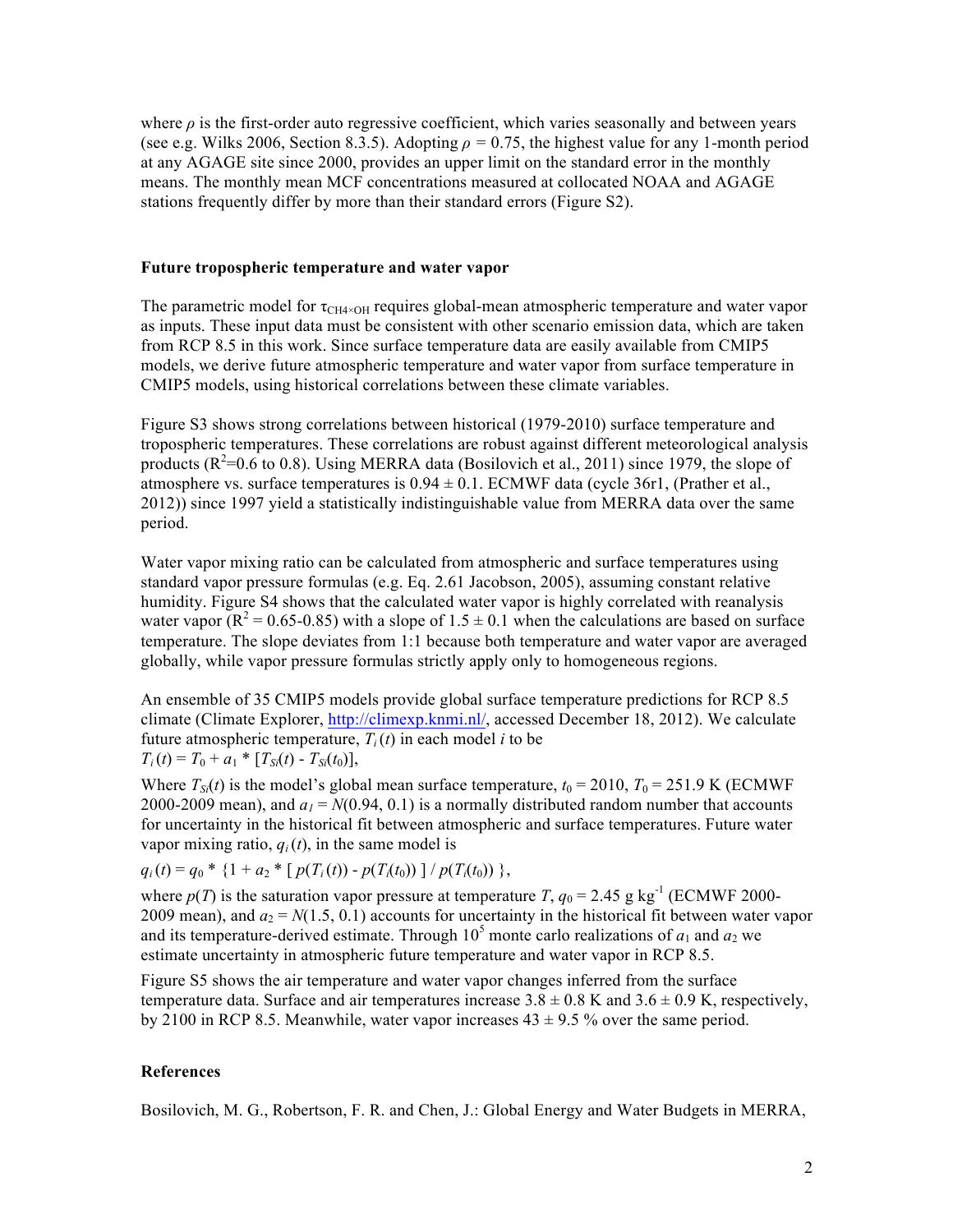J Climate, 24(22), 5721–5739, doi:10.1175/2011JCLI4175.1, 2011.

Jacobson, M. Z.: Fundamentals of Atmospheric Modeling, 2nd ed. Cambridge University Press, Cambridge, UK. 2005.

Montzka, S. A., Krol, M., Dlugokencky, E., Hall, B., Joeckel, P. and Lelieveld, J.: Small Interannual Variability of Global Atmospheric Hydroxyl, Science, 331(6013), –, doi:10.1126/science.1197640, 2011.

Wilks, D. S.: Statistical Methods in the Atmospheric Sciences, 2<sup>nd</sup> Edition, Academic Press, New York, United States, 2006.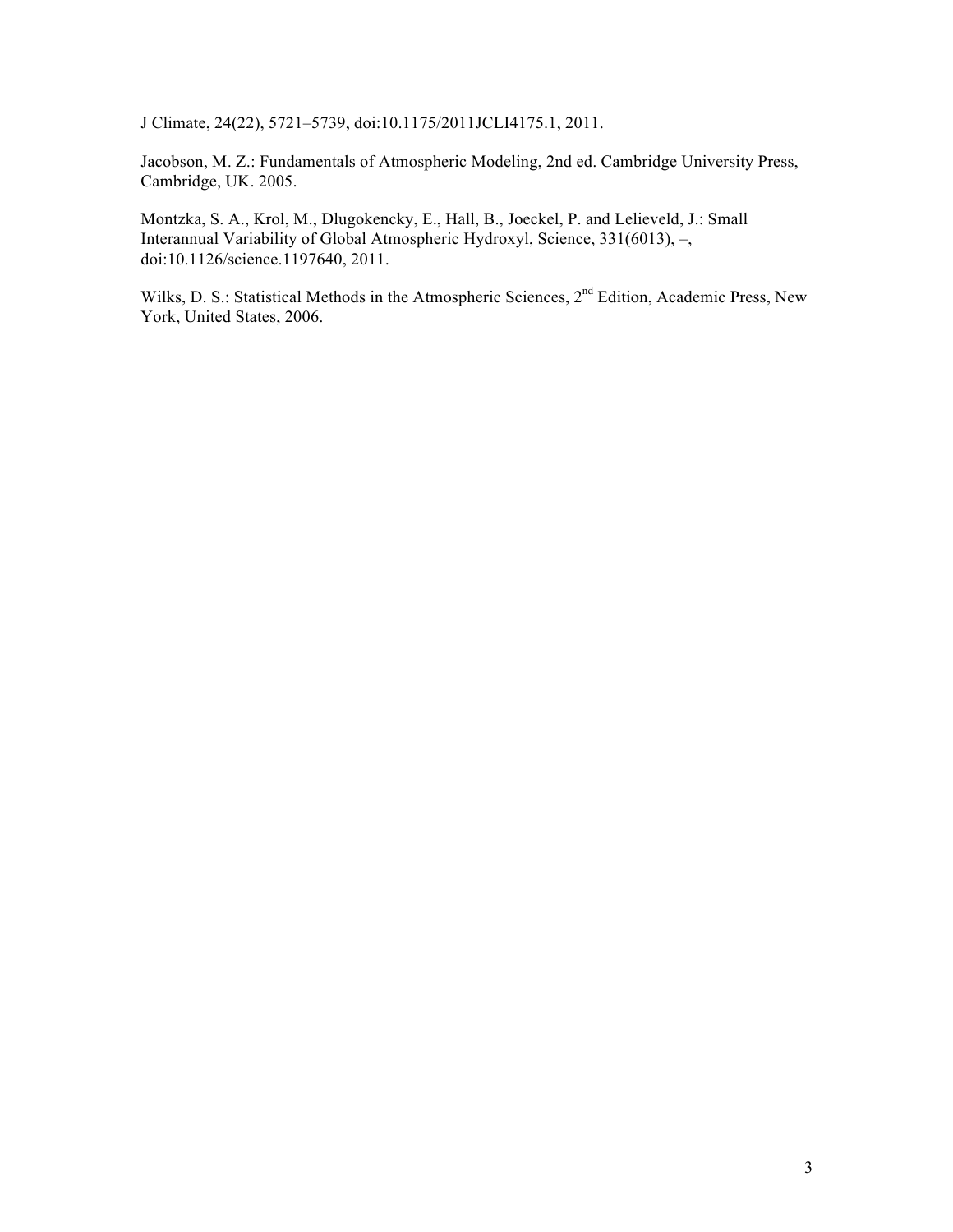Table S1. CTM summary

| Model          | Meteorology      | Resolution                   | Tropospheric gas  | Tropospheric                                             | Heterogeneous | Photolysis                  | Stratospheric |
|----------------|------------------|------------------------------|-------------------|----------------------------------------------------------|---------------|-----------------------------|---------------|
|                |                  |                              | species/reactions | aerosols                                                 | chemistry     | ozone/aerosols <sup>a</sup> | chemistry     |
| <b>UCI CTM</b> | ECMWF cycle 36r1 | $T42^{\circ}$                | 33/84             | None                                                     | No            | Online/none                 | Linoz         |
| Oslo CTM3      | ECMWF cycle 36r1 | $T42^b$                      | 51/105            | Sulfate, nitrate,<br>sea salt                            | Yes           | Online/none                 | Online        |
| $GEOS-Chemc$   | NASA GEOS-5      | $2^{\circ}\times2.5^{\circ}$ | 104/236           | Sulfate, nitrate,<br>ammonium, sea<br>salt, dust, OC, BC | Yes           | TOMS/online                 | Linoz         |

<sup>a</sup> Sources for stratospheric ozone and tropospheric aerosols used in photolysis calculations by Fast-JX.

<sup>b</sup> approximately 2.8°×2.8° at the equator c All sensitivity tests are donormalized as described. We also compare to a simulation using MERRA meteorology at 4°×5° resolution.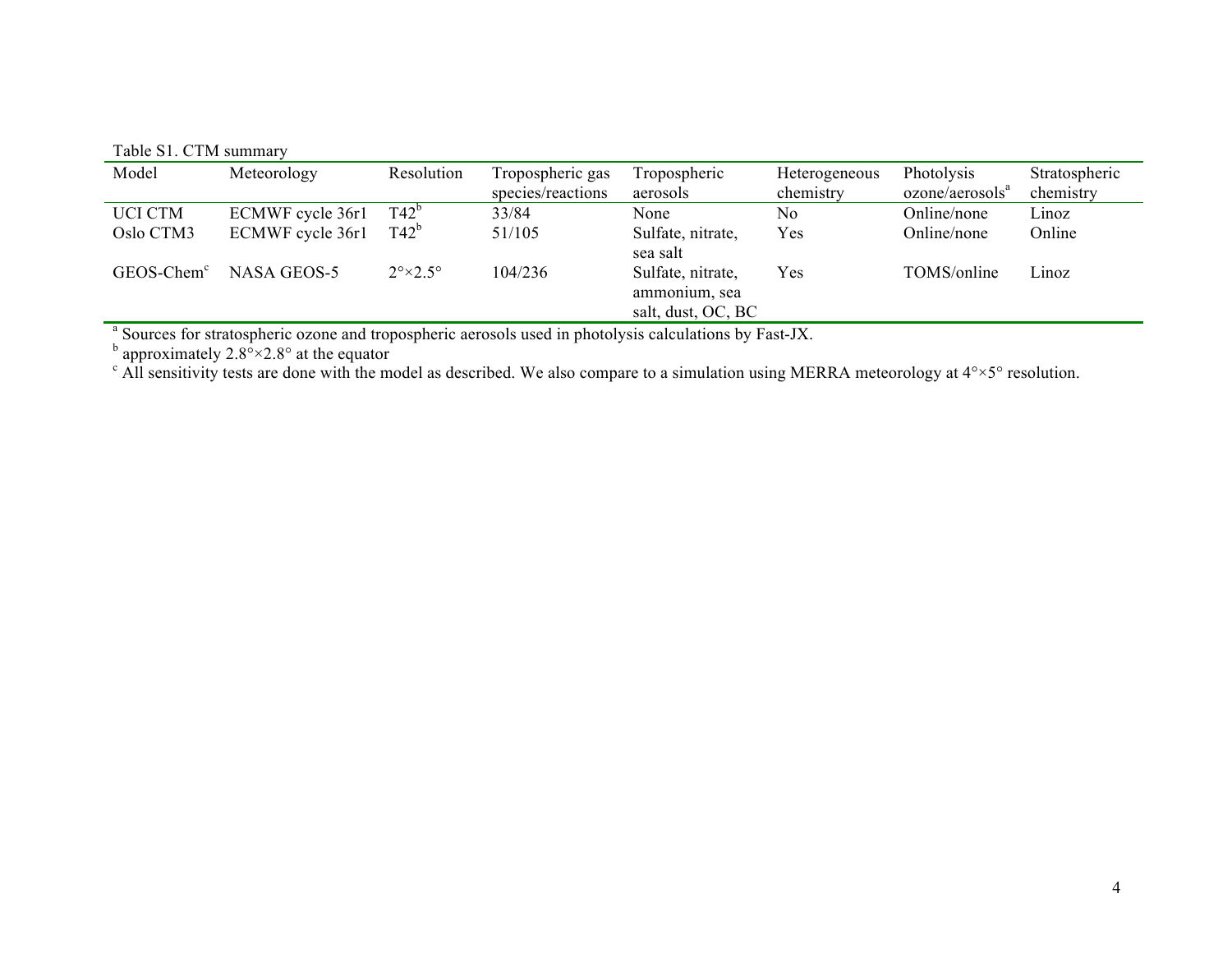Table  $S2$ : CTM simulations<sup>a</sup>

|                                                                                                                   | Perturbation           |                     |                      |  |  |
|-------------------------------------------------------------------------------------------------------------------|------------------------|---------------------|----------------------|--|--|
| Description or perturbed variable                                                                                 | Magnitude              | Region              | Duration, yr         |  |  |
| Control simulation, no perturbations                                                                              |                        |                     | <b>UCI, CTM3: 13</b> |  |  |
|                                                                                                                   |                        |                     | GEOS-Chem            |  |  |
|                                                                                                                   |                        |                     | MERRA: 13            |  |  |
|                                                                                                                   |                        |                     | GEOS-5: 6            |  |  |
| Air temperature in chemistry solver                                                                               | $+1 K$                 | global <sup>c</sup> | 3                    |  |  |
| Water vapor in chemistry solver                                                                                   | $+5\%$                 | global <sup>c</sup> | 3                    |  |  |
| Ozone column in photolysis code                                                                                   | $+1\%$                 | 40°S-40°N           | 3                    |  |  |
| Biomass burning emissions                                                                                         | $+5\%$                 | global              | 3 (13 for UCI)       |  |  |
| Biomass burning emissions at ground level <sup>d</sup>                                                            |                        |                     | 3 (CTM3 only)        |  |  |
| Biomass burning emissions at ground level <sup>d</sup>                                                            | $+5%$                  | global              | 3 (CTM3 only)        |  |  |
| Lightning NO <sub>x</sub> emissions                                                                               | $+20%$                 | global              | 3                    |  |  |
| Simultaneous air temperature, water vapor, ozone<br>column, biomass burning emissions, lightning NOx<br>emissions | as above               | as above            | 3 (UCI only)         |  |  |
| Anthropogenic NO <sub>x</sub> emissions over land                                                                 | $+7.8 \%$              | global              | 3                    |  |  |
| Anthropogenic NO <sub>x</sub> emissions from ships                                                                | $+14.4\%$ <sup>b</sup> | global              | 3                    |  |  |
| Anthropogenic CO emissions                                                                                        | $+5%$                  | global              | 3                    |  |  |
| $CH4$ abundance                                                                                                   | $+5\%$                 | global              | 13                   |  |  |
| Convective mass flux                                                                                              | $-20%$                 | global              | 3 (UCI only)         |  |  |
| Cloud optical depth (all clouds) in photolysis code                                                               | $+5\%$                 | global              | 3 (UCI only)         |  |  |
| Cloud optical depth (ice clouds) in photolysis code                                                               | $+5\%$                 | global              | 3 (UCI only)         |  |  |
| Cloud optical depth (liquid clouds) in photolysis code                                                            | $+5\%$                 | global              | 3 (UCI only)         |  |  |

<sup>a</sup> Each variable is perturbed in a separate simulation. All perturbation tests are compared against a control run from the same CTM, except for the two Oslo CTM3 simulations of biomass burning emission altitude, which are compared to each other. GEOS-Chem perturbation tests use GEOS-5 meteorology only.<br><sup>b</sup> This magnitude is the projected increase during the period 2000-2030 in RCP 8.5.

 $\degree$  In Oslo CTM3, temperature and water vapor perturbations are applied only to grid levels below 200 hPa to avoid confounding effects on stratospheric chemistry.<br>d In the control simulation, Oslo CTM3 emits biomass burning gases and aerosols following the

RETRO vertical distribution, which injects 35% of tropical emissions and 45% of boreal emissions above 2 km. For comparison to the other CTMs that put all biomass burning in the boundary layer, we perform two sensitivity simulations in Oslo CTM3 with all biomass burning emitted into the surface layer.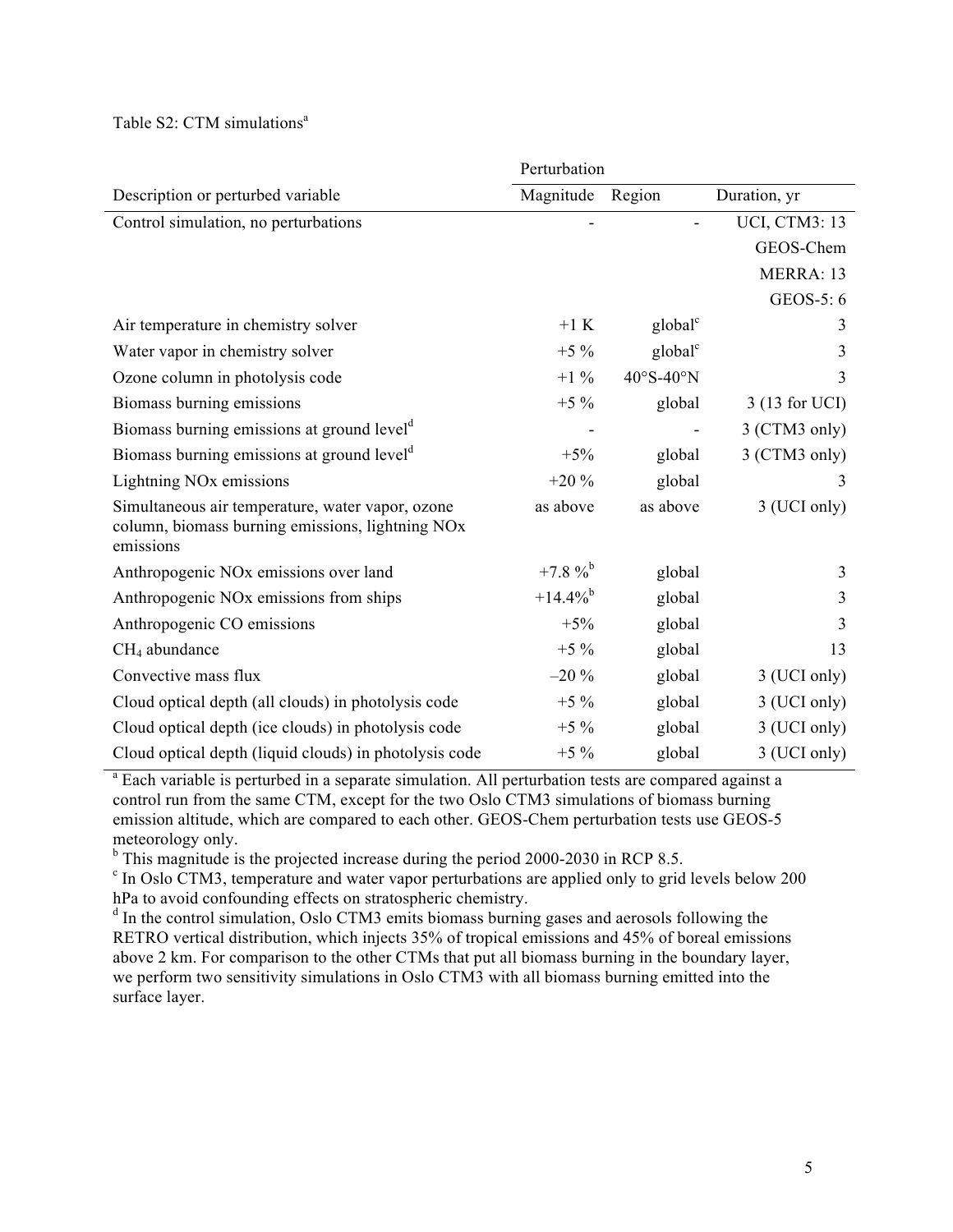

Figure S1. Global decay rate anomalies for methyl chloroform, calculated from NOAA data using two methods. Results from this work are compared to previously published work of Montzka et al. (2011). Shading shows the uncertainty, given by the  $16<sup>th</sup>$  to 84<sup>th</sup> percentile range of decay rates across stations within each network, calculated in this work.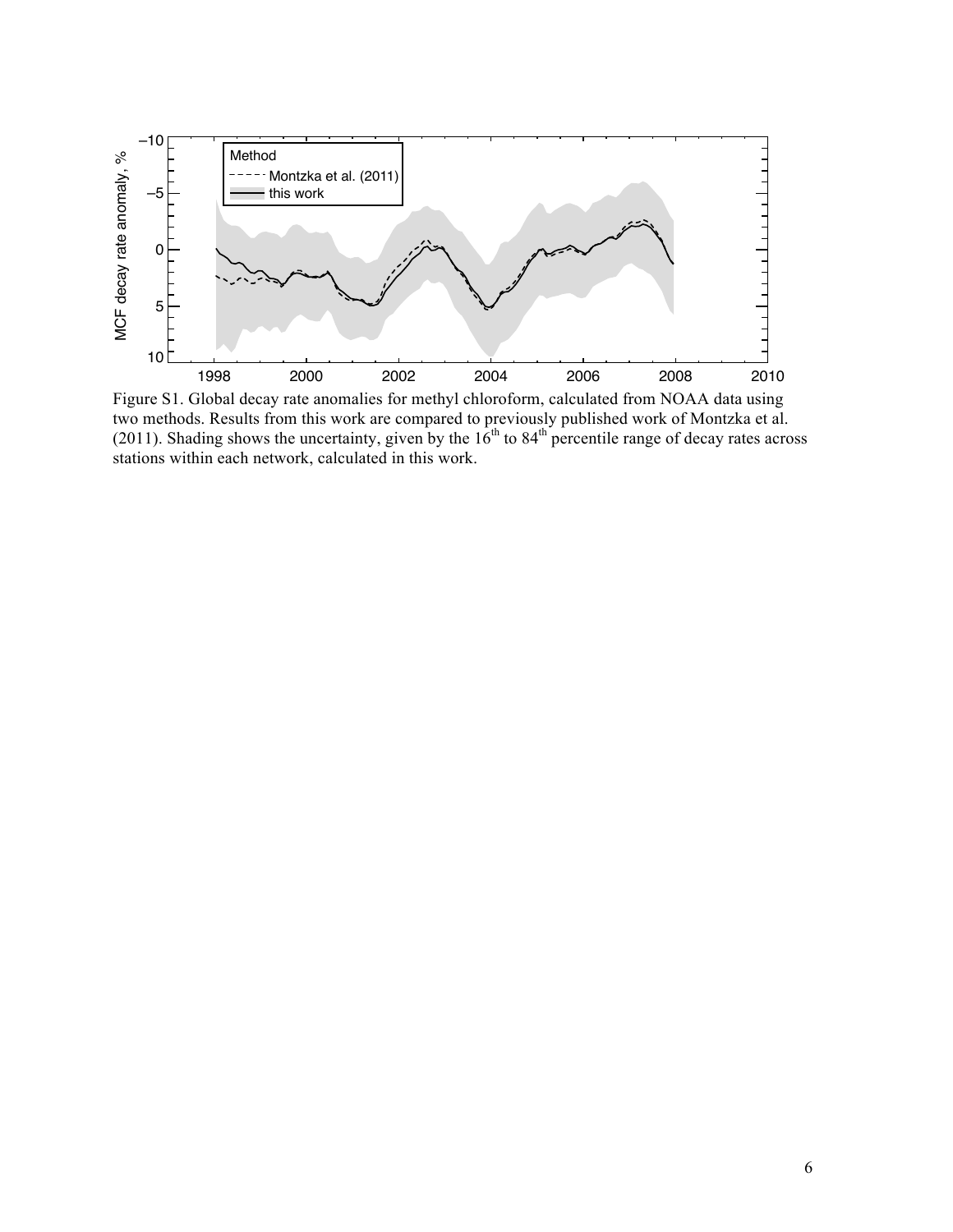

Figure S2. Methyl chloroform (MCF) abundance (top panel) and abundance anomalies (other panels) at sites with collocated NOAA and AGAGE stations. For each collocated station pair, anomalies are calculated with respect to a single decaying exponential reference curve that is fitted to all observations after 2000. Vertical lines show standard errors in the monthly mean abundances. Shading highlights episodes were the NOAA and AGAGE monthly means differ by more than their standard errors for 2 or more consecutive months.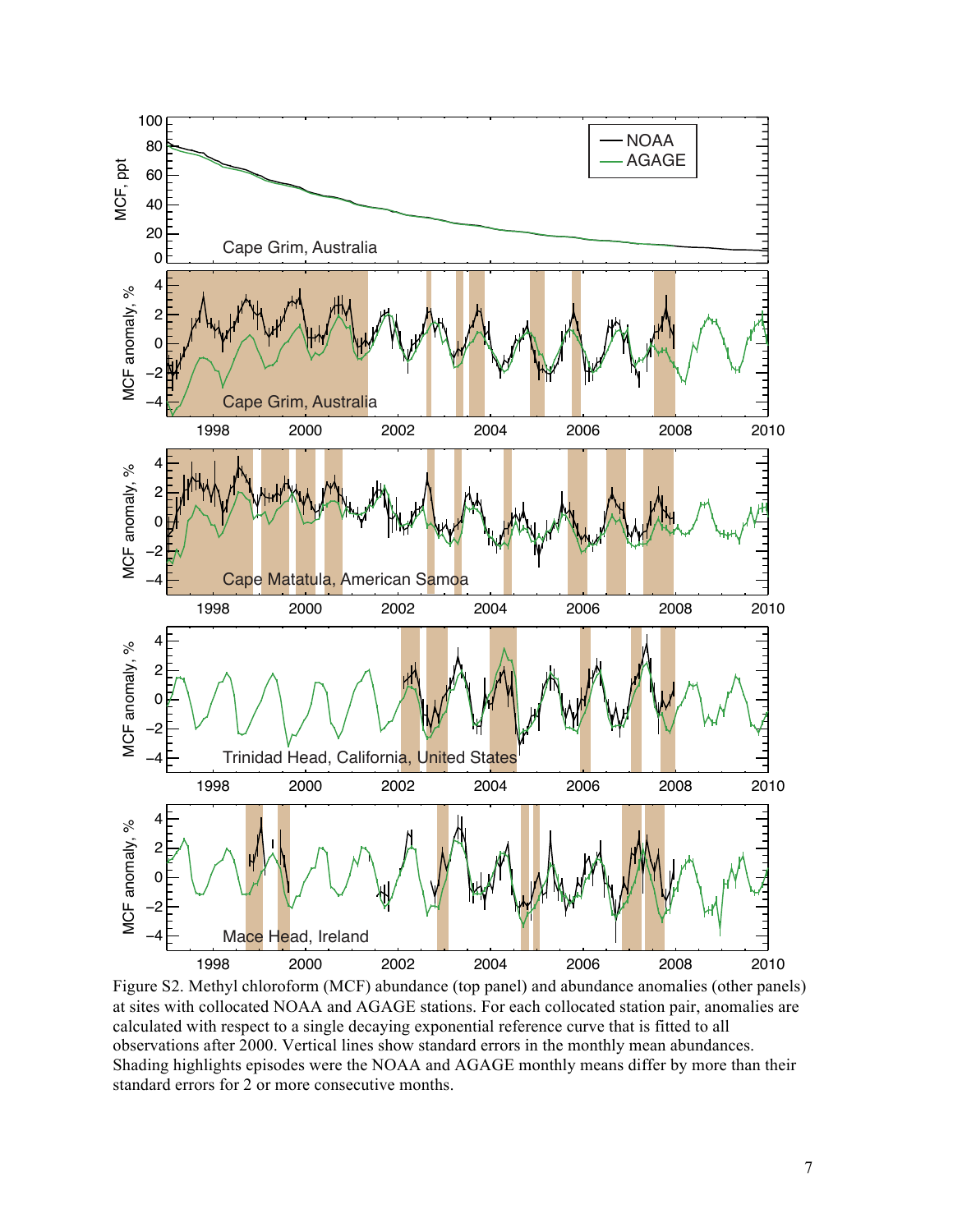

Figure S3. Annual mean atmospheric temperatures  $(T_a)$  and surface temperatures  $(T_s)$  for ECMWF (left) and MERRA (right) meteorological analyses. Black line shows 1:1 relation. Blue and green lines are ordinary least squares regressions for all years and 1997-2010, respectively.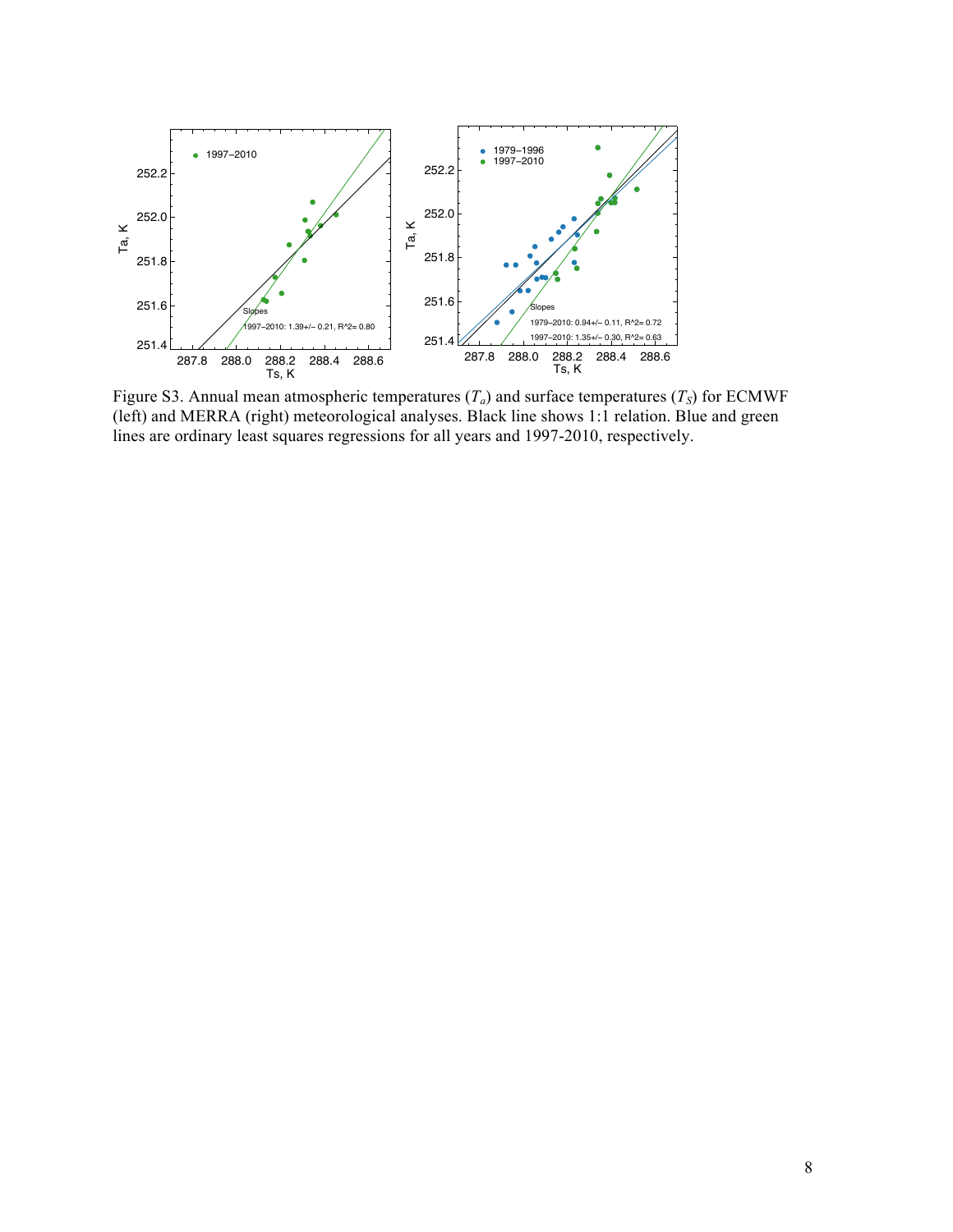

Figure S4. Global mean water vapor mixing ratio from MERRA reanalysis (1979-2009) and calculated from temperature. Calculations are based on either global mean surface temperature (*TS*, orange dots) or atmospheric temperature  $(T_a)$ , blue dots) from MERRA reanalysis, using standard vapor pressure formulas, assuming constant relative humidity. Calculated values are scaled to have the same mean as the reanalysis during 1997-2009.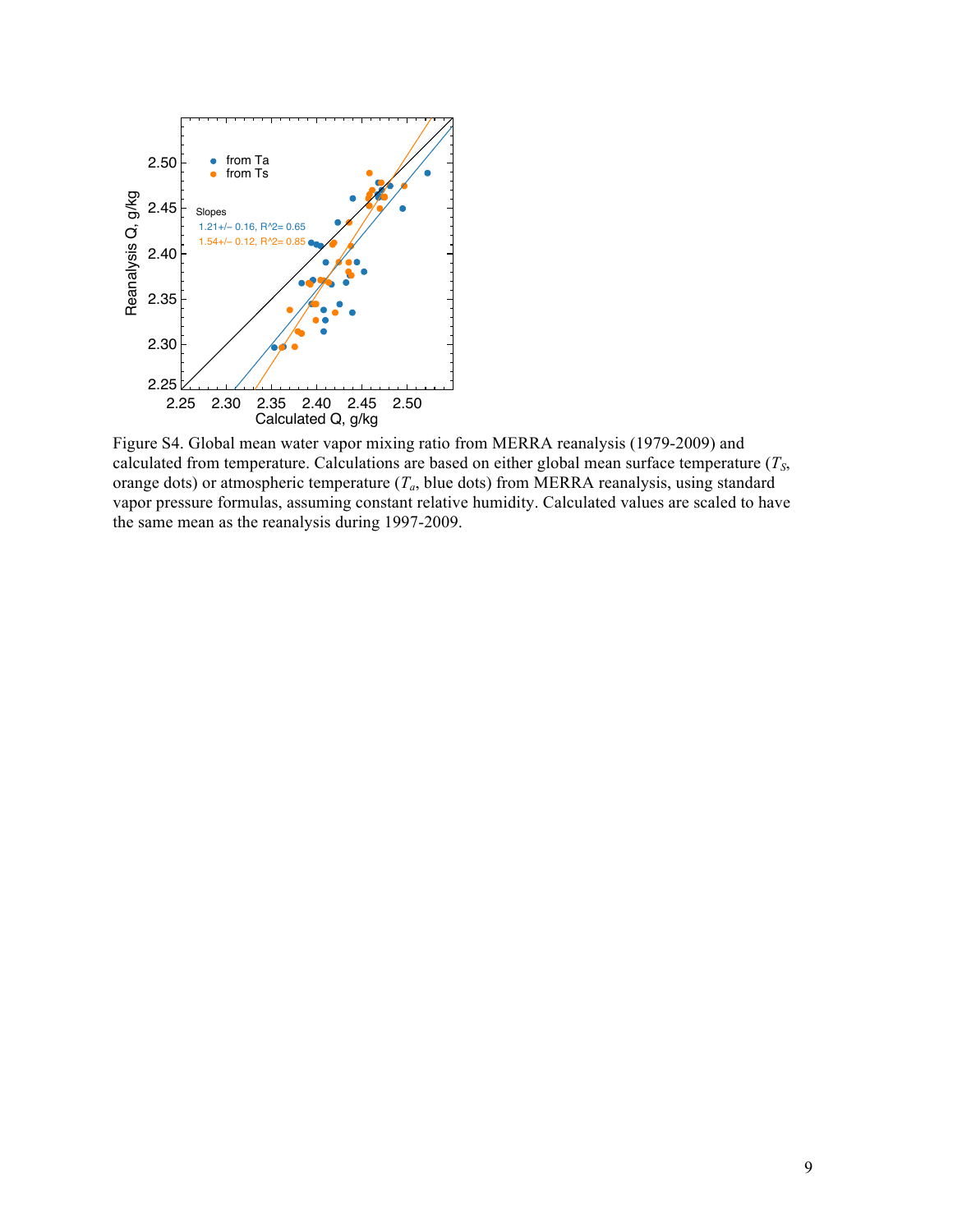

Figure S5. Predicted anomalies in global-mean surface temperature  $(T<sub>S</sub>, top)$ , atmospheric temperature (*Ta*, middle), and water vapor (Q, bottom) for RCP 8.5. Surface temperatures are from an ensemble of 35 CMIP5 models, while other variables are derived from  $T<sub>S</sub>$ , as described in this supplement. Shading shows 1σ uncertainty.